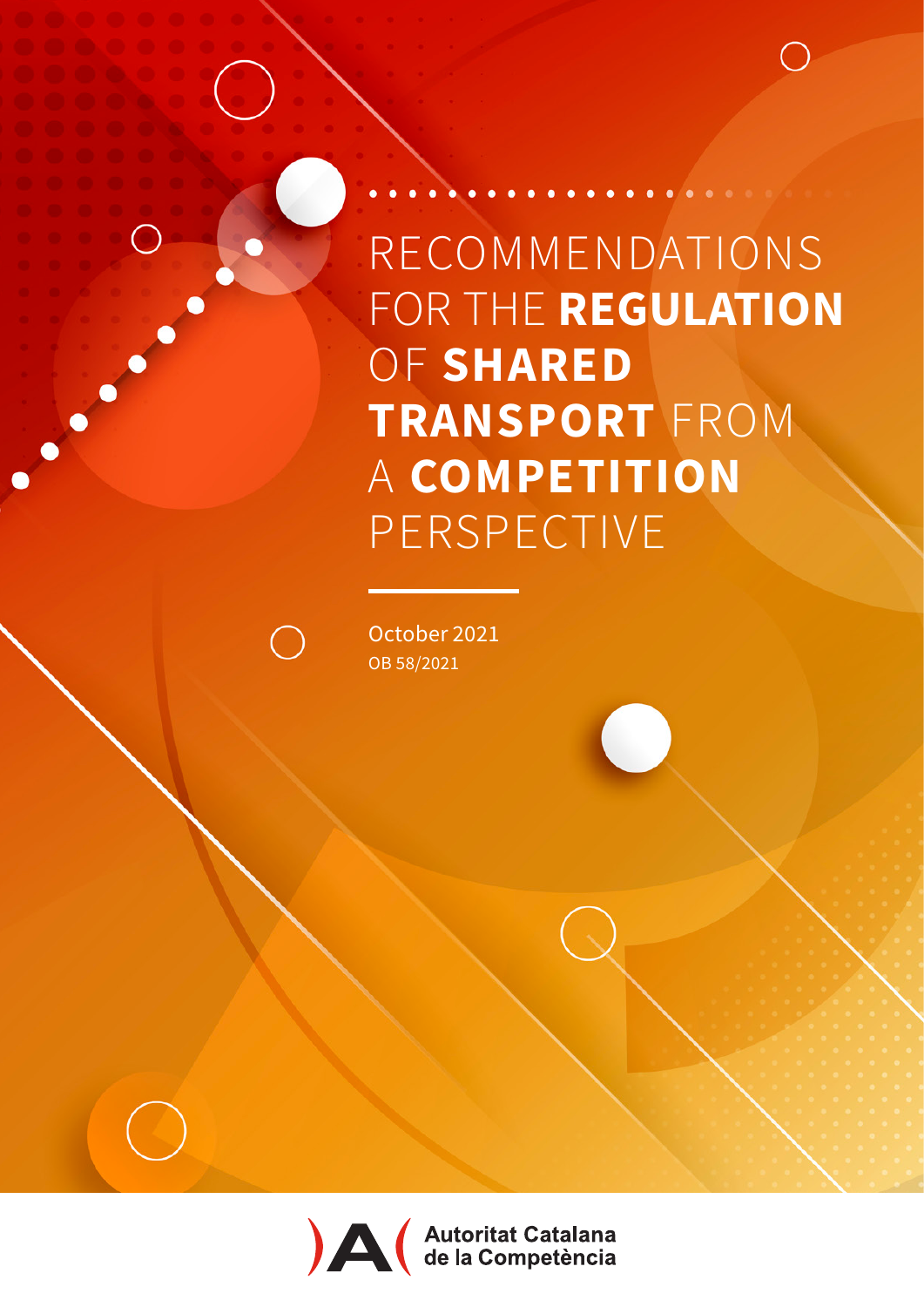The phenomenon of shared mobility, in its different forms (moped sharing, bike sharing, scooter sharing, etc.) is bringing about major changes in mobility and the management of urban space in cities. Promoting the use of shared transport, with the aim of reducing the use of private vehicles, can help to decongest our cities and improve their habitability, but at the same time it forces us to rethink the public transport system, to set up infrastructures to facilitate its use and to manage the use and planning of public space. This management is complex and often not without criticism and risks. As in many other activities arising from the so-called 'digital economy', the regulatory challenges arising from this new type of activity or service are approached from divergent positions of the different actors involved (administrations, operators and citizens in general, not only the potential users of these services), which must necessarily converge in order to better satisfy the general interest.

The potential benefits for the general interest of the different modes of shared mobility are clear. On the one hand, most of them are electric vehicles that help to achieve a more sustainable mobility - reducing environmental and noise pollution - to the extent that they reduce the

use of private vehicles, mostly combustion vehicles which are, therefore, more polluting and noisier. On the other hand, it favours the right to mobility of those people who do not have a private vehicle<sup>1</sup>. Lastly, well-managed shared mobility vehicles should improve efficiency in the use of the public domain compared to private vehicles.

1 *- In this vein, the study carried out by the RACC on the use of shared vehicles in Barcelona pointed out that 73% of users of shared services did not have their own vehicle, mainly due to economic reasons (acquisition and maintenance costs) and low usage. See [press release](http://saladeprensa.racc.es/wp-content/uploads/2019/07/NP-RACC-SHARING-ES.pdf) published on the occasion of the presentation of the study "Use of shared vehicles in Barcelona" (June 2019).*

However, the introduction of this new type of transport, which has been favoured by the development and generalisation of technology, has been disruptive and abrupt. Thus, in some cities there have been cases that have contributed to the over-crowding of public space. In addition, the lack of custom and regulation in the use of certain vehicles - shared or not - for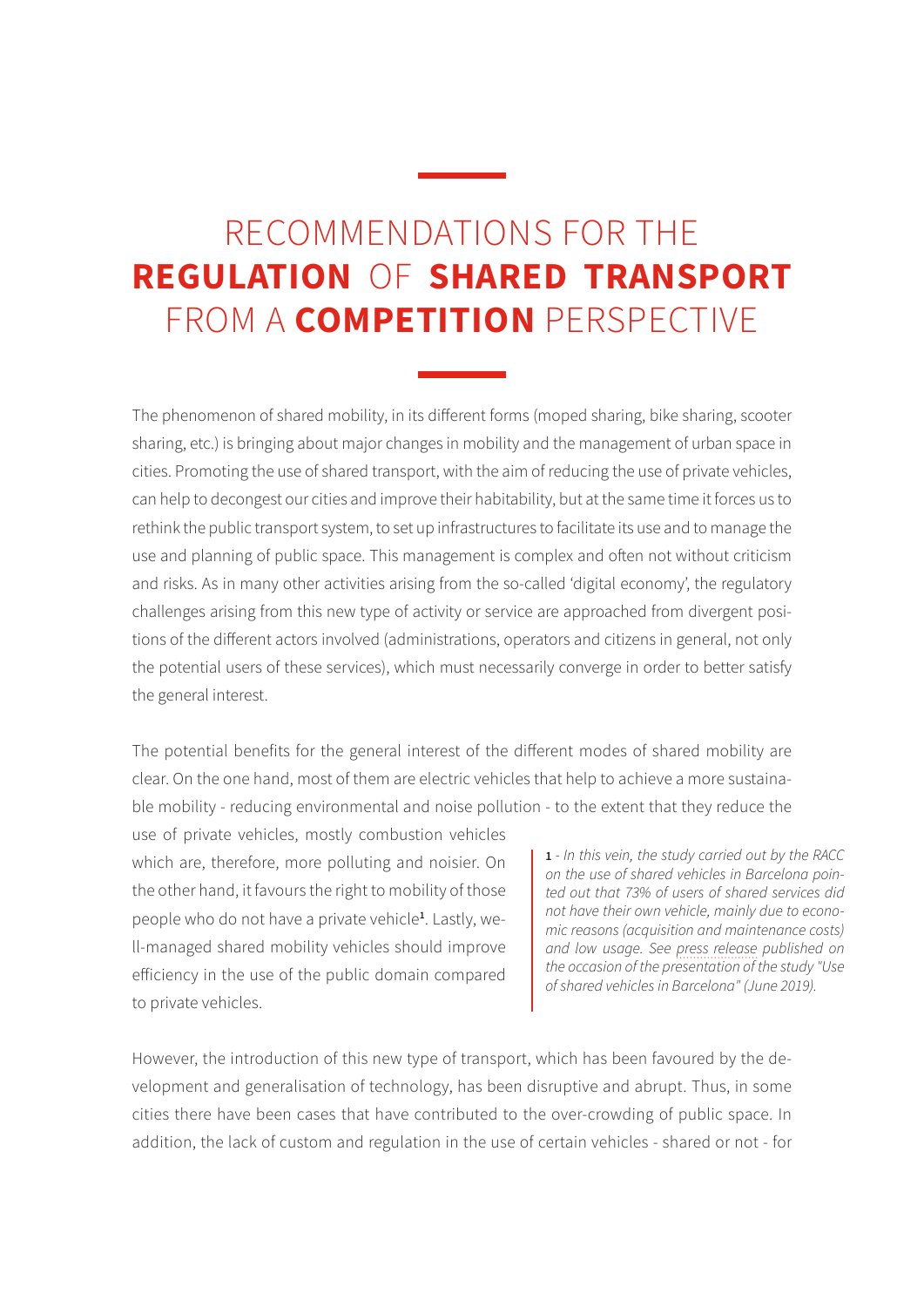example, electric scooters, has led to some safety problems for users and pedestrians. Fina-

lly, the success of this type of mobility has led to the need for city councils to deploy dedicated infrastructures and design mechanisms for modal interchange between public transport and all shared mobility systems<sup>2</sup>.

2 *- See, for example, the technical report justifying the granting of licences for the special common use of public space for mopeds, motorcycles and shared mechanical and/or electric bicycles, dated February 2019, drawn up by Barcelona City Council.* 

Local administrations must face the challenges posed by this new mobility (especially those related to the use and occupancy of public space)<sup>3</sup> through the various tools, especially regulatory tools, available to them. Until now, in the absence of state or regional

3 *- Additionally, as we have pointed out, local administrations, especially in large urban environments, will have to face the challenges derived from the need to develop dedicated infrastructures and design mechanisms for modal interchange between public transport and shared mobility systems.*

legislation on the activity, those local authorities that have opted to facilitate the use of vehicle sharing in their municipalities have done so through the regulation of the public space, by means of the granting of licenses (via contests or lottery in cases where the number of licenses or operators is limited or via award to all operators) based on the fulfilment of certain requirements or conditions. By means of this method, an attempt is being made to regulate the provision of the activity or service at the municipal level, finding very different solutions even among those municipalities that have opted to promote this new form of mobility. Special mention should be made of those other municipalities that, although they have the ideal characteristics to carry out this type of activity, have chosen not to carry it out.

Beyond some local experiences, with better or worse results in terms of competition, the promotion of this type of mobility is an obligation for local administrations, which they must address through the different instruments available to them (e.g. regulation). The recently approved Law 7/2021, of 20 May, on climate change and energy transition, is very clear when, in its article 14, it establishes the obligation for municipalities with more than 50,000 inhabitants<sup>4</sup>

and island territories, to adopt before 2023 sustainable urban mobility plans that introduce mitigation measures to reduce emissions from mobility *inclu-* 4 *- This obligation would also affect municipalities with more than 20,000 inhabitants that exceed the limit values for pollutants.*

*ding, at least: (...) (f) measures to promote shared electric mobility"*. A clear positive obligation is therefore imposed on municipalities of a certain size and above to encourage the development of this type of mobility. It will also be necessary to keep an eye on the future law on sustainable mobility and transport financing, announced by the Ministry of Transport, Mobility and Urban Agenda, in case it contains any new regulatory developments in this regard.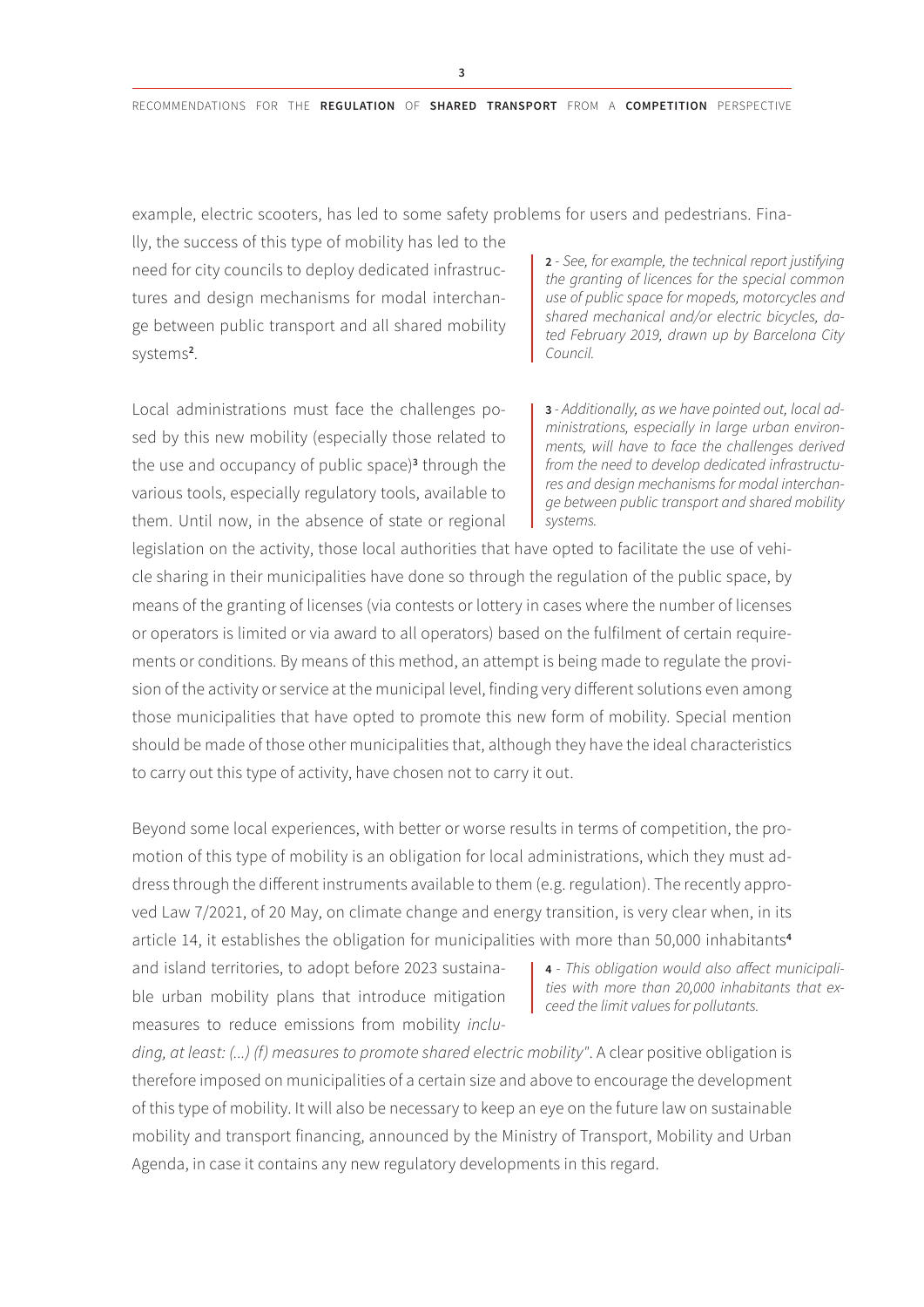However, without going into how new legislation may affect to a greater or lesser extent the

development of different forms of shared mobility, local councils already have legal tools to regulate or intervene administratively in these activities in their respective areas. Regulation should be based on internationally accepted basic principles to establish an efficient and pro-competitive regulation: (i) principle of necessity and proportionality ( justification of the restriction); (ii) principle of minimum distortion (justification of the instruments used); (iii) principle of effectiveness; (iv) principle of transparency; and (v) principle of predictability<sup>5</sup>.

5 *- The OECD has put together and made public a toolkit for competition assessment consisting of 3 volumes (Principles, Guidance and Operations Manual): [https://www.oecd.org/competition/assessment](https://www.oecd.org/competition/assessment-toolkit.htm) [-toolkit.htm](https://www.oecd.org/competition/assessment-toolkit.htm)*

*In addition, the various competition authorities have for some time now been drawing up their respective guides on the subject; this is the case for the [Methodology for assessing the competitive](http://acco.gencat.cat/ca/detall/article/Metodologia-per-avaluar-limpacte-competitiu-de-les-normes#bloc2) [impact of standards](http://acco.gencat.cat/ca/detall/article/Metodologia-per-avaluar-limpacte-competitiu-de-les-normes#bloc2),of the Catalan Competition Authority (ACCO), or the [Recommendations to the](https://www.cnmc.es/guia-recomendaciones-aapp) [public administrations for a regulation of more](https://www.cnmc.es/guia-recomendaciones-aapp) [efficient and pro-competitive markets](https://www.cnmc.es/guia-recomendaciones-aapp), drawn up by the then National Competition Commission (now the National Commission on Markets and Competition, CNMC).*

It is from this perspective that a series of recommendations are offered below regarding the regulation of shared mobility services.The aim is to offer guidelines, in accordance with the principles of competition, to help local administrations when facing the challenges (or part of them) of a regulatory nature linked to this activity, especially those derived from the use and management of public space. This is a set of basic and general recommendations addressed to local administrations for the establishment of a pro-competitive regulation of shared mobility services, applicable in any of its forms (moped sharing, bike sharing or scooter sharing).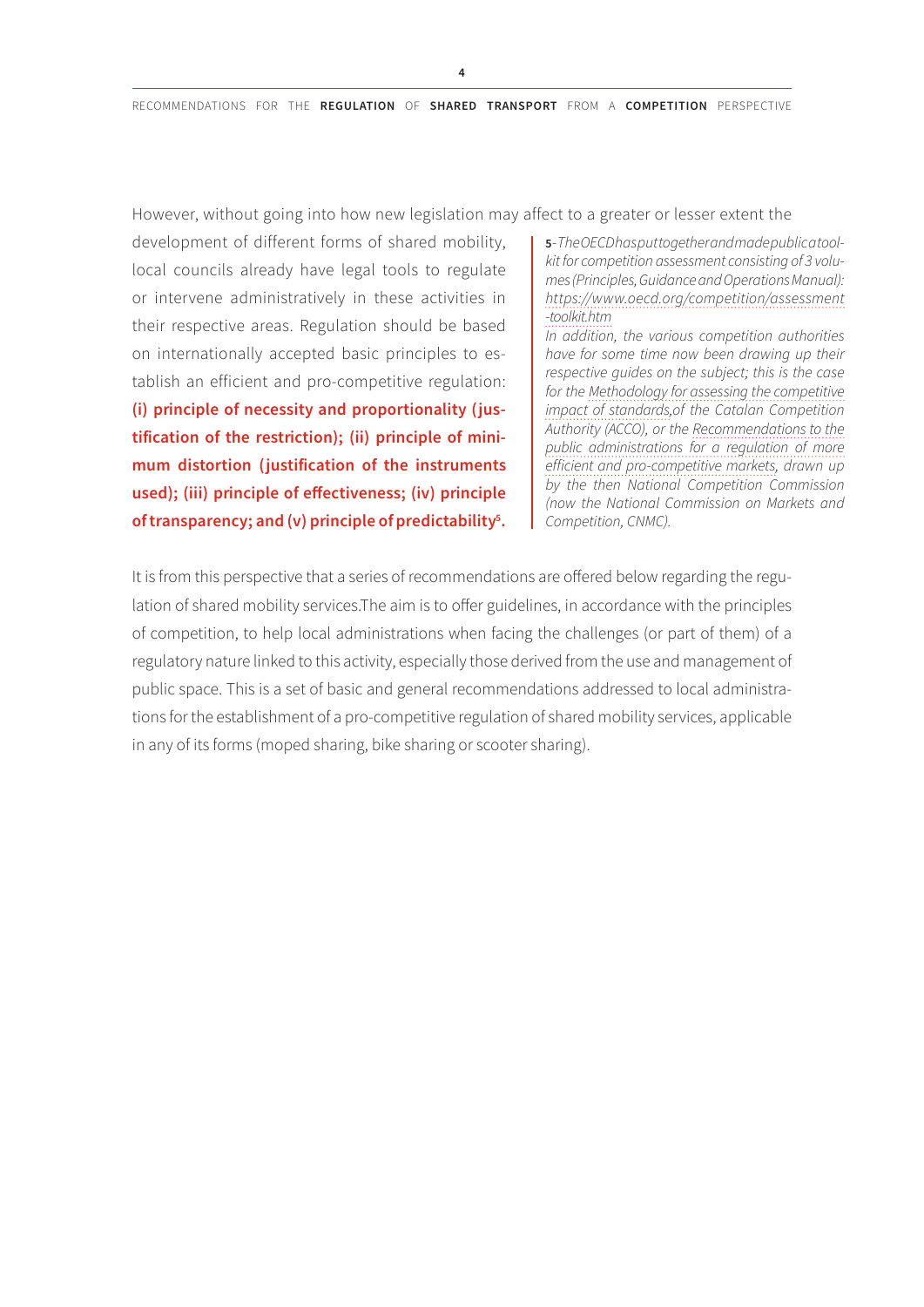### **(i)**

#### PROMOTE PUBLIC-PRIVATE COLLABORATION IN THE USE OF TECHNOLOGY AND DATA FOR BETTER MANAGEMENT OF PUBLIC SPACE.

Beyond the classic mechanisms of regulation, we should explore the possibility of making use of the facilities offered by technology and the use of data in the 21st century and, in this sense, design smart or adaptive regulations that are more efficient. This is a new market which, due to its characteristics, should allow us to explore new mechanisms for controlling the activity.

The truth is that technology should allow, on the one hand, better compliance with the rules of use by users through the platforms providing shared mobility services. For example, operators could collaborate with the administration by validating the suitability of users for the use of certain vehicles or by providing data to the administration for the application of the sanctioning regime when appropriate.

In addition, the local administration could virtually determine the parking areas for shared mobility vehicles so that the different operators could introduce them in their applications and oblige users to comply with parking in the established areas. These areas could become dynamic depending on the needs of the administration at any given time (for example, due to there being differences in the use of public space between holidays and working days). Likewise, the use of occupancy data in these areas should also allow the administration to better resize the need and volume of parking areas for these vehicles and to make the corresponding investments.

In turn, it would also seem reasonable that municipalities could use technology and data to regulate, for example, the activity of an operator based on the efficiency of its vehicles' use of public space. If we assume that an operator is efficient when it minimises the time that its vehicles are idle and occupying public space without anyone using them, through adaptive regulation, efficiency thresholds could be established above which an operator could expand its vehicle fleet (i.e. increase the number of licences). Similarly, minimum efficiency thresholds could be set below which an operator could be forced to reduce its vehicle fleet (i.e. lose licences). Such a flexible mechanism would allow for an organic and competitive growth of the market while ensuring good management of public space. In other words, it would allow for the activity to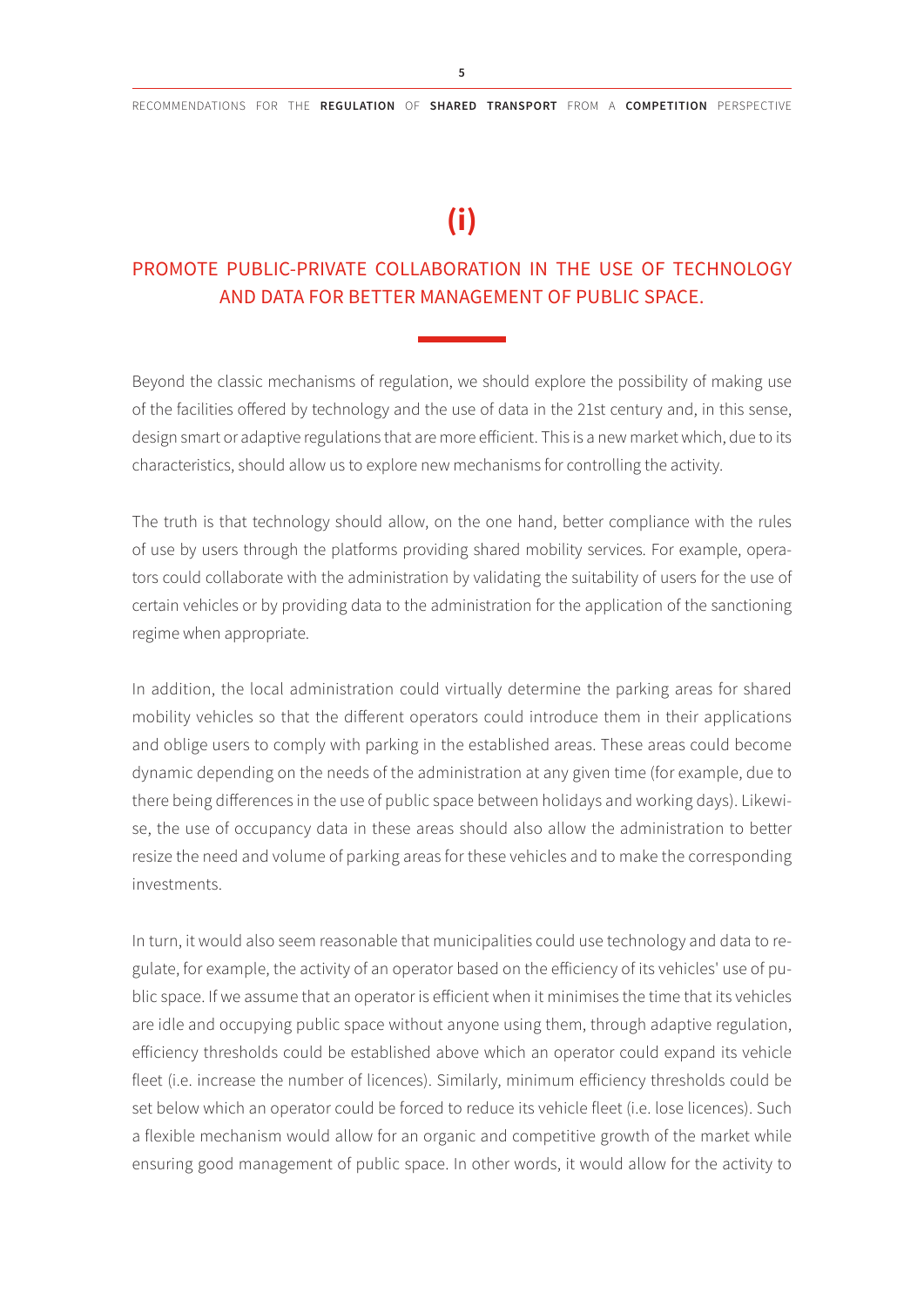6

grow provided that the use and management of public space is efficient. In addition, the level of efficiency of the operators should also be an indicator for public administrations when assessing the degree of acceptance of the service by users and, for example, deciding on the need to extend parking areas.

A strategy similar to this one, based on allowing the entry and growth of operators based on their efficiency, should make many administrations rethink the need to establish a *numerus clausus* of operators or licenses in the sense that this measure may not always be necessary.

On the other hand, we must bear in mind that these types of operators base their business model on network effects. In other words, an operator's service will be better for its users depending on how many vehicles they have at their disposal. It is therefore clear that the existence of many operators with few possibilities of growth (due to the limitation of public space) may be a factor that limits network effects and, therefore, could limit the business model of these operators. The user who would like to fully enjoy the network effects should install all the operators' applications on his mobile device and, for a given journey, compare all the applications to find out which operator offers the closest vehicle, at the best price and of the highest quality. This is a task that is not always easy and quick to accomplish.

Therefore, it would be desirable, on the one hand, for the public administration to act in order to increase the public space suitable for the use of shared transport. And on the other hand, it would be desirable to have a platform (or several platforms) for aggregating the offer and making it easier for the end user to compare different offers and choose the one that seems most appropriate. Such a platform would make it possible to "socialise" or "share" the network effects among the operators subscribed to the platform and improve the service to its users.

These types of aggregators already exist in other markets. Examples of this include search engines for insurance offers or real estate offer aggregator platforms. However, there are risks for competition if these possible platforms homogenise the offer and facilitate the establishment of agreements between operators that are contrary to Law 15/2007, of 3 July, on the defence of competition. If this were to happen, the competition authorities should intervene.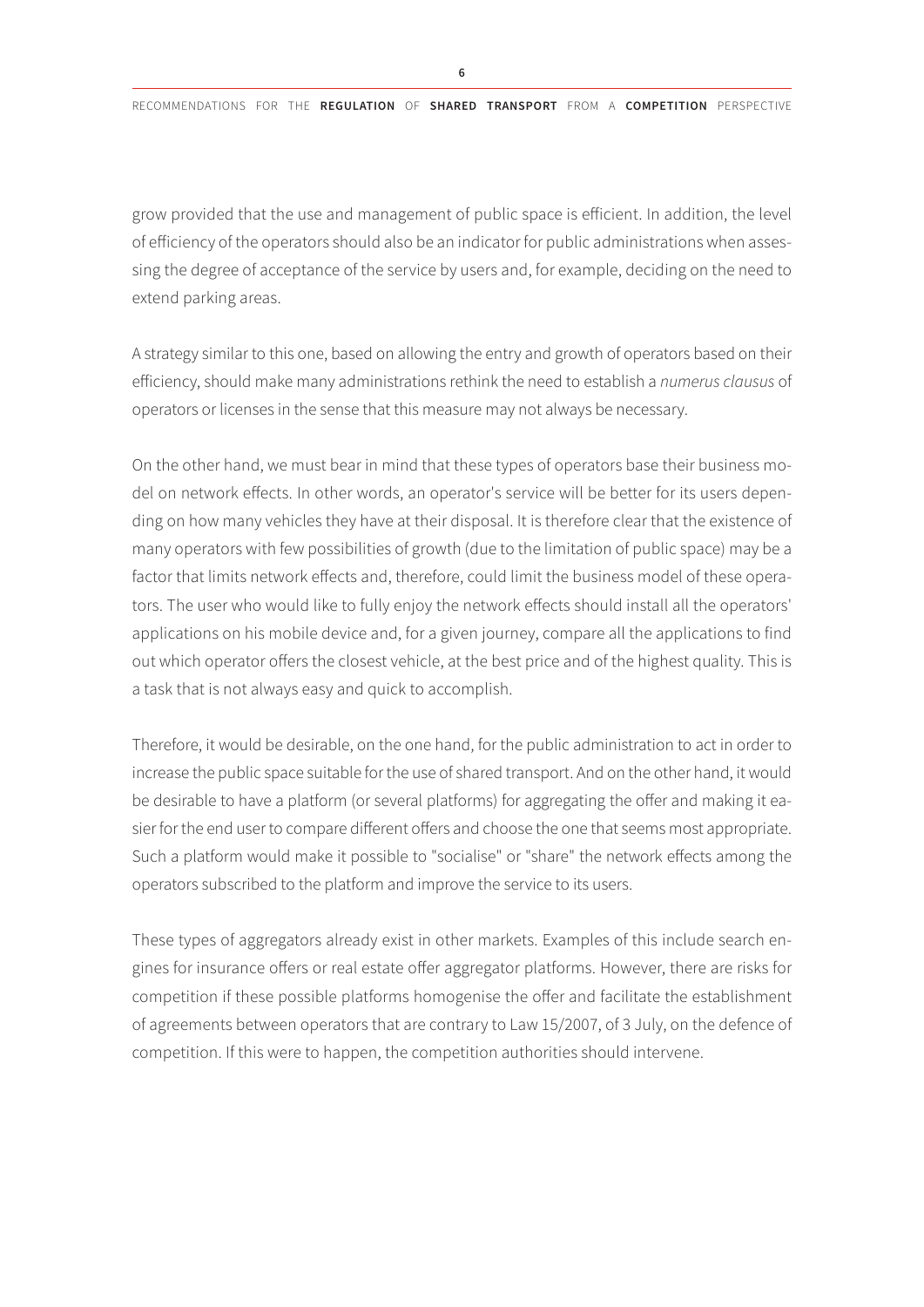*Today, there are already several aggregators on the market in the field of transport in our cities, for example: Freenow, Wondo, RACC Trips, Urbi, Chipi, CityMapper, Free2Move, Smou or Madrid Mobility 360.*

Regarding **Smou<sup>6</sup>**, the application, promo*ted by the Barcelona City Council, provides* 

6 *- <https://www.smou.cat/>*

*users with information and mobility services to make it easier to get around. This application manages various municipal initiative services (Bicing, ApparkB, Agilpark and EndollaBarcelona), but also provides information on various modes of transport in the city, such as operators authorised in the city to provide shared mobility services (bike sharing and moped sharing).*

*Madrid Mobility 360*<sup>7</sup> *, a sustainable mobility planner designed by the Municipal*  7 *- <https://www.mobility360.app/index.html>*

*Transport Company of the Madrid City Council, offers different services: from information on the occupancy of urban buses and payment of tickets on this means of transport, to a route planner that also includes private shared mobility operators without a fixed base, as well as the management of the BiciMAD and BiciMAD Go services.*

We would like to simply point out here (as we will go into more detail on this aspect later) that this public-private collaboration in the use of technology and

8 *- As detailed below, this intermodal management should incorporate all modes of shared transport, its integration with public transport and, of course, also the management of private vehicles.* 

data should also favour a global and intermodal management of transport in the city<sup>8</sup>.

Ultimately, the creation of a data space where the administration and operators can share data in an orderly, standardised and protocolised way should facilitate a more efficient management of public space, a better coordination of the administration with the operators and, ultimately, a better service for the citizen. The creation of common data spaces is part of the *Data* 

*Strategy*<sup>9</sup> of the European Commission, which has recently published a proposal for a regulation on data governance<sup>10</sup>. There are also private or public-private 9 *- [https://digital-strategy.ec.europa.eu/en/policies/](https://digital-strategy.ec.europa.eu/en/policies/strategy-data) [strategy-data](https://digital-strategy.ec.europa.eu/en/policies/strategy-data)*

10 *- [https://eur-lex.europa.eu/legal-content/ES/TXT/](https://eur-lex.europa.eu/legal-content/ES/TXT/PDF/?uri=CELEX:52020PC0767&from=EN) [PDF/?uri=CELEX:52020PC0767&from=EN](https://eur-lex.europa.eu/legal-content/ES/TXT/PDF/?uri=CELEX:52020PC0767&from=EN)*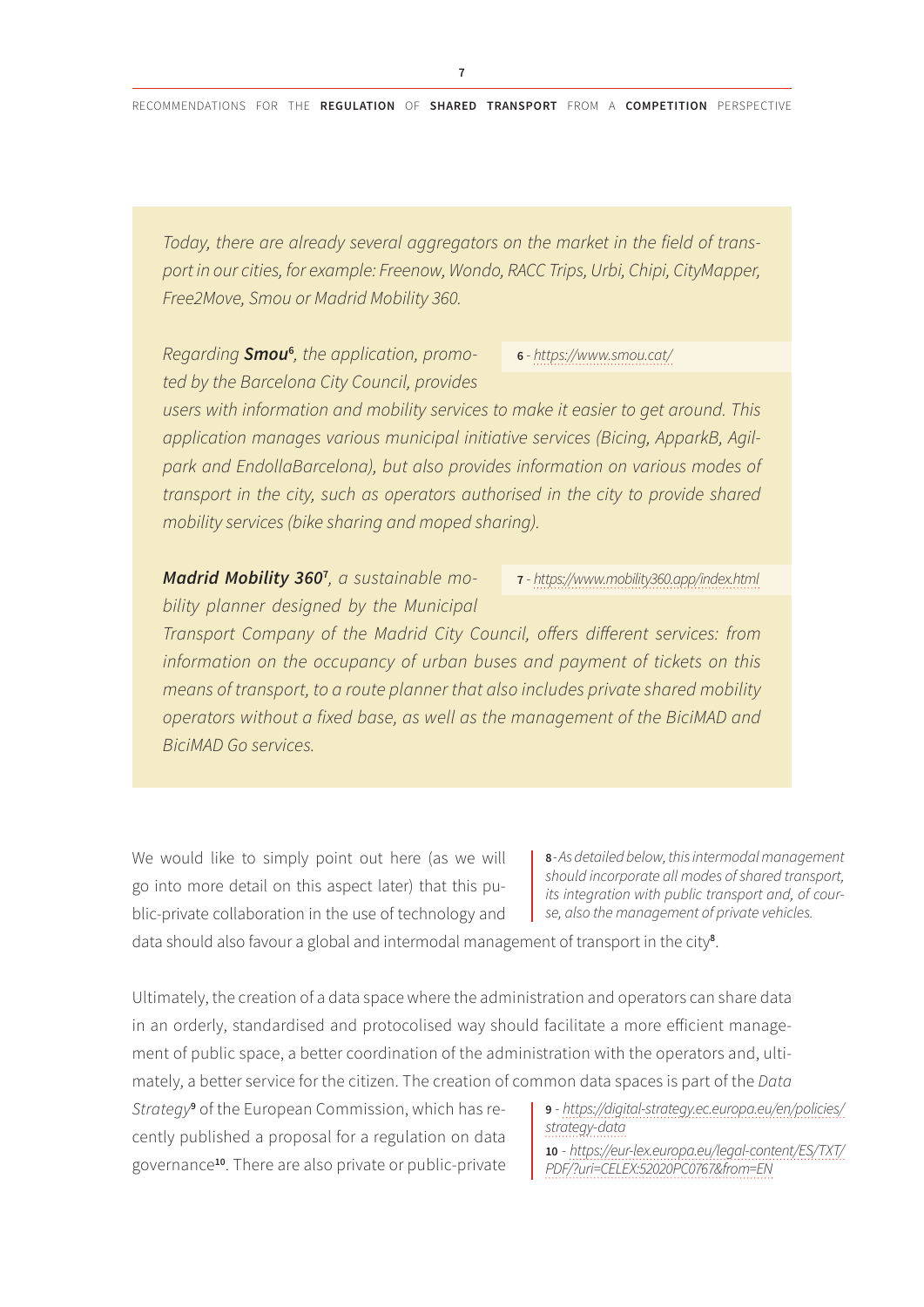initiatives<sup>11</sup> such as the International Data Spaces Association or the Open Mobility Foundation with the aim of standardising data sharing mechanisms and standardising data architecture and integration models between public and private environments<sup>12</sup>.

11 *- <https://internationaldataspaces.org/> <https://www.openmobilityfoundation.org/about-mds/> <https://tomp-wg.org/>*

12 *- [https://www.autonomy.paris/en/long-reads/]( https://www.autonomy.paris/en/long-reads/a-new-data-driven-mobility-future-for-cities-ways-to-get-there/) [a-new-data-driven-mobility-future-for-cities]( https://www.autonomy.paris/en/long-reads/a-new-data-driven-mobility-future-for-cities-ways-to-get-there/)[ways-to-get-there/]( https://www.autonomy.paris/en/long-reads/a-new-data-driven-mobility-future-for-cities-ways-to-get-there/)*

### **(ii)**

#### ASSESS ALTERNATIVES TO LIMITING OPERATORS AND/OR LICENSES BASED ON A GOOD ANALYSIS OF NEED AND PROPORTIONALITY. POSSIBILITY TO SET UP REGULATORY SANDBOXES

Despite the opportunities offered by technology to regulate this activity, most local administrations that have opted for the development of shared mobility services in their municipalities have opted for a model based on limiting the number of operators and/or licenses to be granted. In this sense, the legal basis or legal title generally used by the city councils when facing this new activity has been the one related to the management of the public space.

However, it would be worth considering the existence of other legal titles that could be the basis for the regulatory intervention of municipalities in the field of shared mobility. Nevertheless, it is not for us, as competition authority, to make a decision on this matter. In any case, the recommendations made in this document are compiled in a sufficiently general manner to be fully applicable whatever the legal basis used for the regulation of the activity.

The limitation of the available public space and its intensive use is one of the reasons that has traditionally justified the limitation of available authorisations (understood in a broad sense as a regime of administrative intervention) and even the number of operators. The absence of regulation in some cities (not necessarily in all) can lead to a situation of over-crowding of the available public space, as this is an activity in which (relatively) low entry costs are combined with the need for operators to maximise the efficiencies introduced by network effects.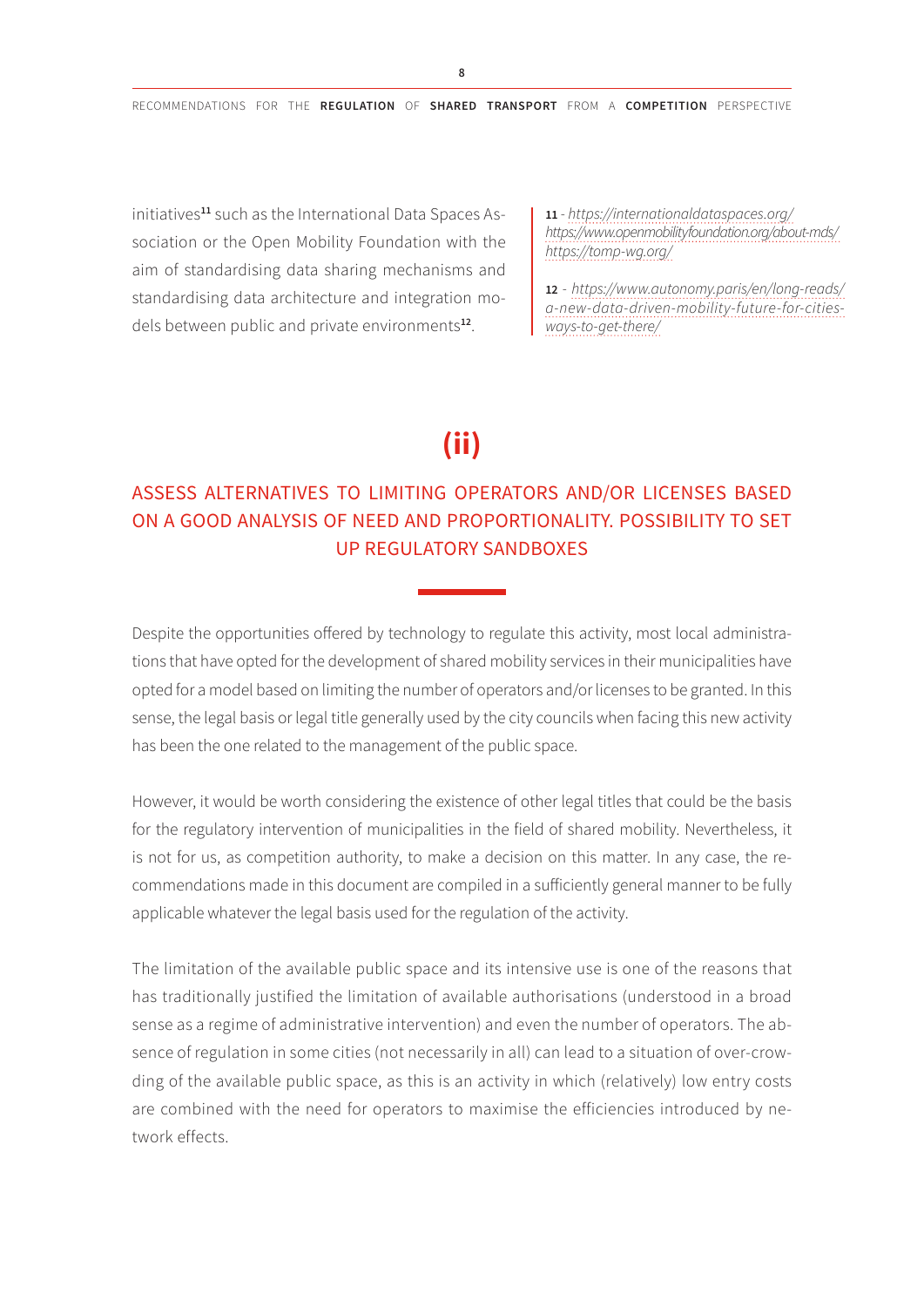9

To avoid these potential problems, many city councils have been tempted to develop regulations limiting the number of operators and/or the number of vehicles or licences per operator in order to guarantee a certain occupancy and management of public space. However, this limitation has not operated in a totally homogeneous way between administrations and, in a context such as the European one, we can find different approaches<sup>13</sup>. 13 *- For a general overview of the situation in Eu-*

*rope, see the [European Shared Mobility Index](https://mcusercontent.com/baa57cfb15e41471e5dd992db/files/2d18889f-9866-0237-503b-dc8e8bb2fd4c/European_Shared_Mobility_Index_2_2021_07_.pdf), for July 2021, prepared by Flutcuo.*

*When analysing the scooter sharing service in particular, we see that in Paris, for example, after a period in which a large number of companies (between 12-15 according to various reports) operated freely in the city, the City Council chose to regulate the activity by limiting the number of operators authorised to provide services. In this sense, a maximum total number of vehicles was established (15,000) and the number of operators to be selected by the City Council was set at 3, with 5,000 vehicles each.*

*Rome, while limiting the number of operators (7) currently providing the service, opted for a more flexible model that allows operators to adapt the number of vehicles to the growth of their activity. Initially they are assigned between 750 and 1000 authorised devices, but they can request a larger number as long as certain requirements are met (up to 1,500 per request), until the maximum quota established in total established devices is fulfilled (16,000).*

*In Spain, cities such as Madrid, Malaga, Seville and Zaragoza have also authorised the provision of these services. Seville and Zaragoza have opted to limit the number of operators, and a maximum number of licences to be granted (either a total quota of licences and/or per operator) has been established*14*. Madrid au-*

*thorised a total of 18 operators (they were not limited in number), who were allocated a total of 8,610 licences by tender*15*. Malaga also does not limit the number of authorised operators, but it has established a maximum of 300 licences per operator.*

14 *- Both [Sevilla](https://www.urbanismosevilla.org/areas/sostenibilidad-innovacion/sevilla-en-bici/proyecto-piloto-implantacion-servicio-explotacion-vehiculos-de-movilidad-personal-1/proyecto-piloto-implantacion-servicio-explotacion-vehiculos-de-movilidad-personal) and [Saragossa](https://www.zaragoza.es/sede/servicio/contratacion-publica/3597) limited the number of authorised shared scooter operators to 2. In the case of Seville, it has 1,000 licences per operator; Zaragoza, 850.*

15 *- In [Madrid](https://sede.madrid.es/portal/site/tramites/menuitem.62876cb64654a55e2dbd7003a8a409a0/?vgnextoid=05667b7f7b996610VgnVCM2000001f4a900aRCRD&vgnextchannel=8c4d5d53be9a0210VgnVCM100000171f5a0aRCRD&vgnextfmt=default) a maximum quota of 10,000 licences was set, distributed by district and neighbourhood.*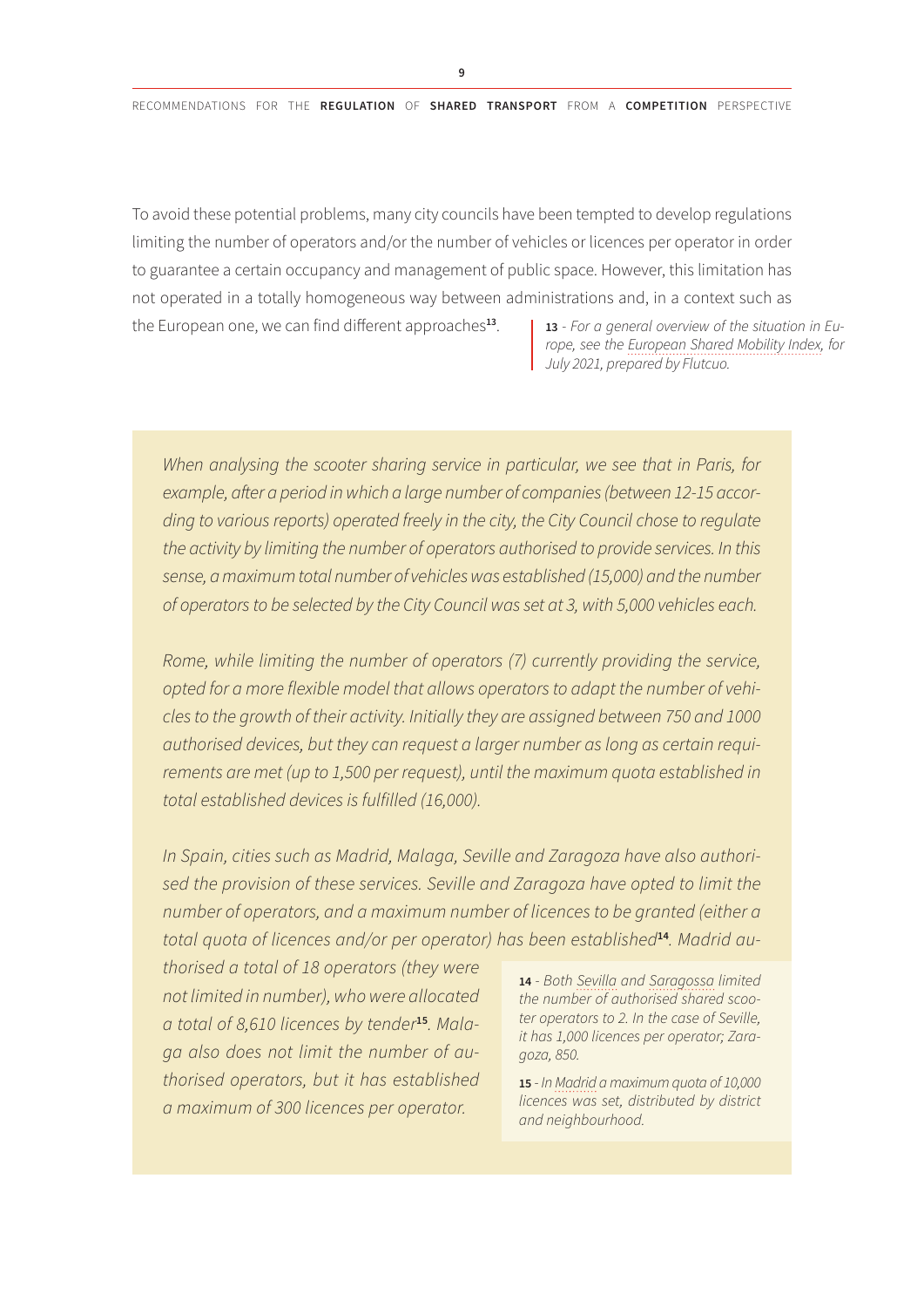*These are situations in which, although operators and/or vehicles are limited in number, the activity is allowed, unlike what happens in Barcelona, where bike sharing and moped sharing are allowed, but not, for the time being, scooter sharing.*

*Regarding bike sharing and moped sharing, Barcelona City Council chose to limit the number of licenses available, but not the number of operators. If we go into the details of the procedure followed to allocate the licenses, the total* 

*number of licenses was divided among the operators. Since quite a few operators participated in the procedure (for moped sharing, for example, a total of 21 operators were provisionally awarded), the number of licenses allocated to each one was relatively low*<sup>16</sup>*.*

16 *- Currently, 10 motorbike sharing companies operate in Barcelona, with 633 licences each (except one, with 348) and 5 bike sharing companies, with between 470 and 741 licences, that is, a total of 6,040 motorbike sharing licences and 2,850 bike sharing licences, to which should be added those of the Bicing public service.*

*Going back to the city of Paris, to date, no specific regulations have been adopted applicable to bike sharing and moped sharing operators which, consequently, are not limited in number, although codes of good practices to be carried out by such* 

*operators have been signed in the past<sup>17</sup>. However, with regard to the specific activity of bike sharing, the City Council of Paris has recently approved a new regulation, which* 

17 *- See: [https://www.paris.fr/pages/](https://www.paris.fr/pages/velos-en-libre-service-pour-un-partage-de-l-espace-public-harmonieux-5286#les-scooters-en-free-floating) [velos-en-libre-service-pour-un-parta](https://www.paris.fr/pages/velos-en-libre-service-pour-un-partage-de-l-espace-public-harmonieux-5286#les-scooters-en-free-floating)[ge-de-l-espace-public-harmonieux-](https://www.paris.fr/pages/velos-en-libre-service-pour-un-partage-de-l-espace-public-harmonieux-5286#les-scooters-en-free-floating)[5286#les-scooters-en-free-floating](https://www.paris.fr/pages/velos-en-libre-service-pour-un-partage-de-l-espace-public-harmonieux-5286#les-scooters-en-free-floating)*

*makes it subject to obtaining a title for the occupancy of the public domain, for a period of one year, but without any limitation on the number of operators or the number of vehicles available per operator.*

*Other cities that have moped sharing services operated by private companies are, for example, Madrid and Valencia, with several operators each, but without the respective city councils deciding, at least for now, to intervene and regulate the activity.*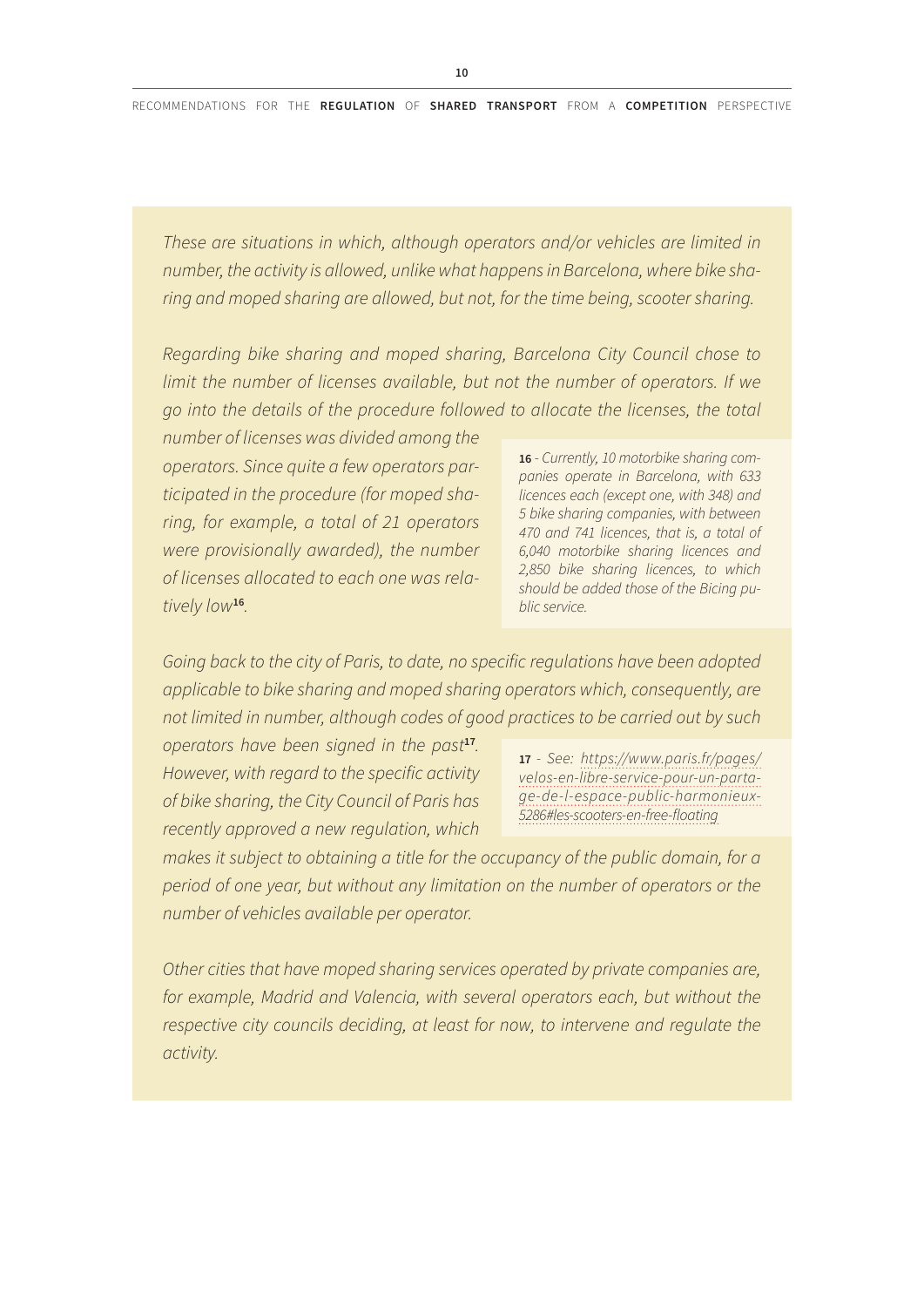From a competition point of view, limiting the exercise of activity in a market by means of a limited number of operators and/or licences should be the last resort as it is the most restrictive and detrimental to the consumer (higher prices and lower quality and innovation). In this sense, in order to manage the problem of the occupancy of the public space there are, a priori, less restrictive alternatives to economic activity, such as:

- $\rightarrow$  Increasing parking areas for these vehicles.
- → Penalising users of shared vehicles for not making good use of public space.
- → Designing an activity or public space use fee like the one already applied in some cases.
- → Prioritising efficiency in the use of public space by operators (in this regard, see the recommendation above).

The key idea is that such a limitation, often applied by default as a general solution adaptable to all cases (despite the fact that the municipal reality is very diverse), is not always fully justified in terms of pro-competitive economic regulation, because it does not respect the principles of necessity and proportionality. In this regard, as competition authorities, we reiterate the importance of a good analysis, in terms of competition, of the existing alternatives. The aim must be none other than to implement measures to correct negative externalities, while guaranteeing as far as possible economic activity and competition in the market.

In short, it is essential that local authorities carry out a rigorous analysis of the necessity and proportionality of measures in order to first consider the least restrictive measures on economic

activity, such as those mentioned above<sup>18</sup>. These measures would allow all operators to compete on a level playing field. This analysis must take into account the impact on the occupancy of the public space and also

18 *- For example, increasing parking areas for these vehicles, sanctioning vehicles for not making good use of public space or designing a fee that allows the city council to allocate resources to the management of public space.*

the impact that the shared transport activity may have on the use of the owned vehicle (if there is a transfer from one group of users to another) and the potential freeing up of public space in this case. In addition, this analysis should be carried out periodically in order to establish the optimum level of proportionality at any given time.

Finally, a brief mention should be made of the possibility of resorting to the so-called pilot tests, or regulatory sandboxes. This tool could be very useful for local administrations, as it would allow them, prior to the adoption of a definitive regulation, to analyse on the ground the needs for shared

11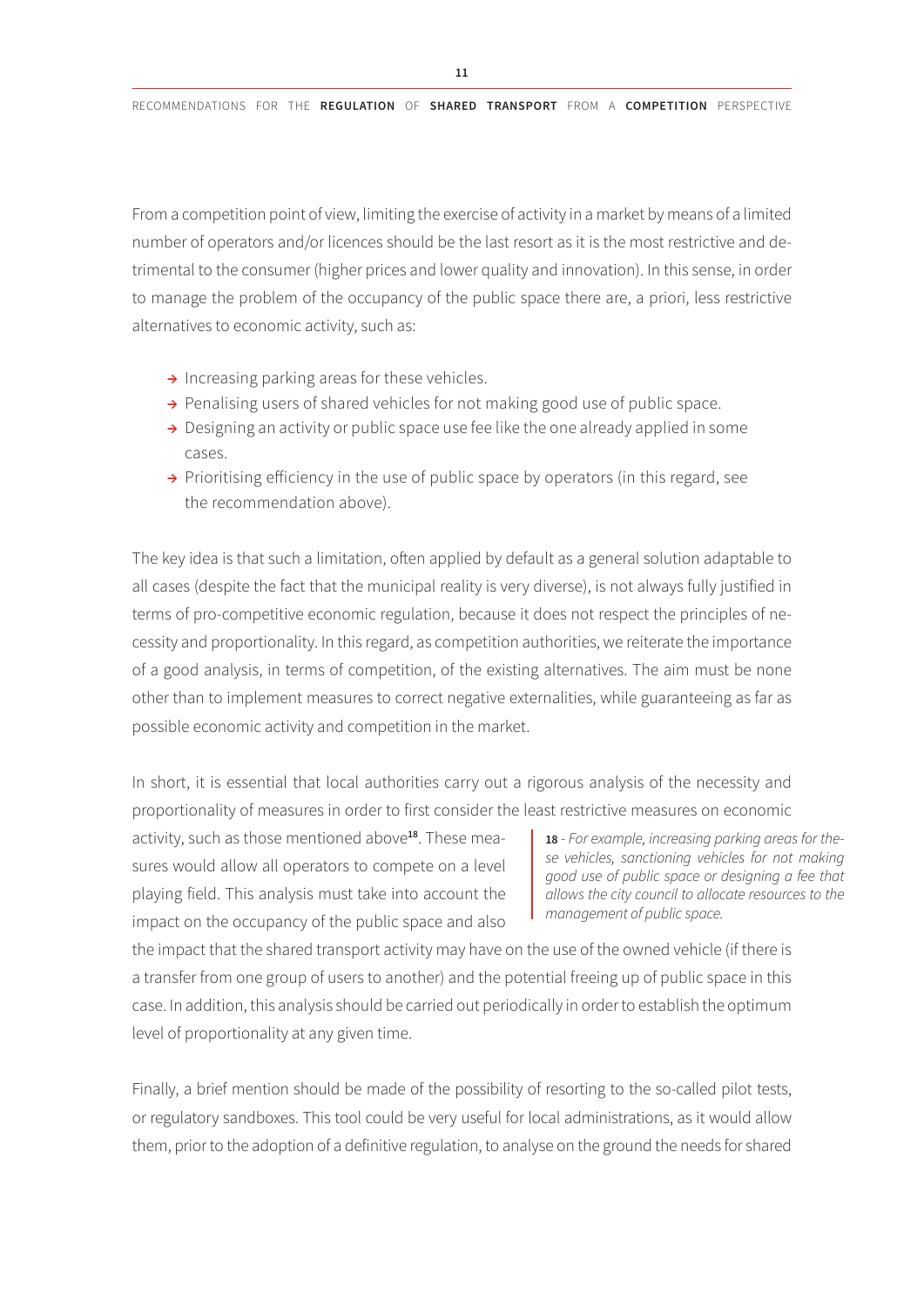mobility, the real capacity of their public space or the most suitable regulatory mechanisms in their particular context. Therefore, regulatory sandboxes would allow local administrations to design the most suitable public-private collaboration mechanisms (data sharing, etc.). Based on this experience, it is very likely that the regulation finally adopted would gain in efficiency and effectiveness.

However, these pilot tests could be problematic in terms of competition since the operator or operators participating in them are at a clear competitive advantage over the others, so it is vital that they are designed with the aim of minimising such risks. Broadly speaking, controlled regulatory environments, whose final objective should be the adoption of a definitive regulation, must be limited in time, in which the participating operators have been selected on the basis of a public, transparent procedure that respects the principles of concurrency and competition and which, once a definitive regulation of the activity has been adopted, does not entail the granting of privileges to the participants of the regulatory sandbox.

### **(iii)**

#### MAXIMISE CONCURRENCY IN SITUATIONS WHERE THERE ARE LIMITED **OPERATORS**

As we have pointed out, before opting for a regulation that limits the number of operators, a good analysis of the potential degree of occupancy of the public domain is necessary to determine when and to what extent the intervention of the administration is necessary.

In any case, if the analysis concludes that a closed system of licenses and operators should be chosen, it is necessary that this system maximises concurrency. In other words, it is necessary that both the selection procedure and the specific conditions to be established have as little impact as possible on the level of competition.

In these cases of limiting operators and/or licenses based on the regulations governing the public domain (the legal basis used by most municipalities that have chosen to regulate shared mobility in their respective municipalities), the allocation of licenses or selection of operators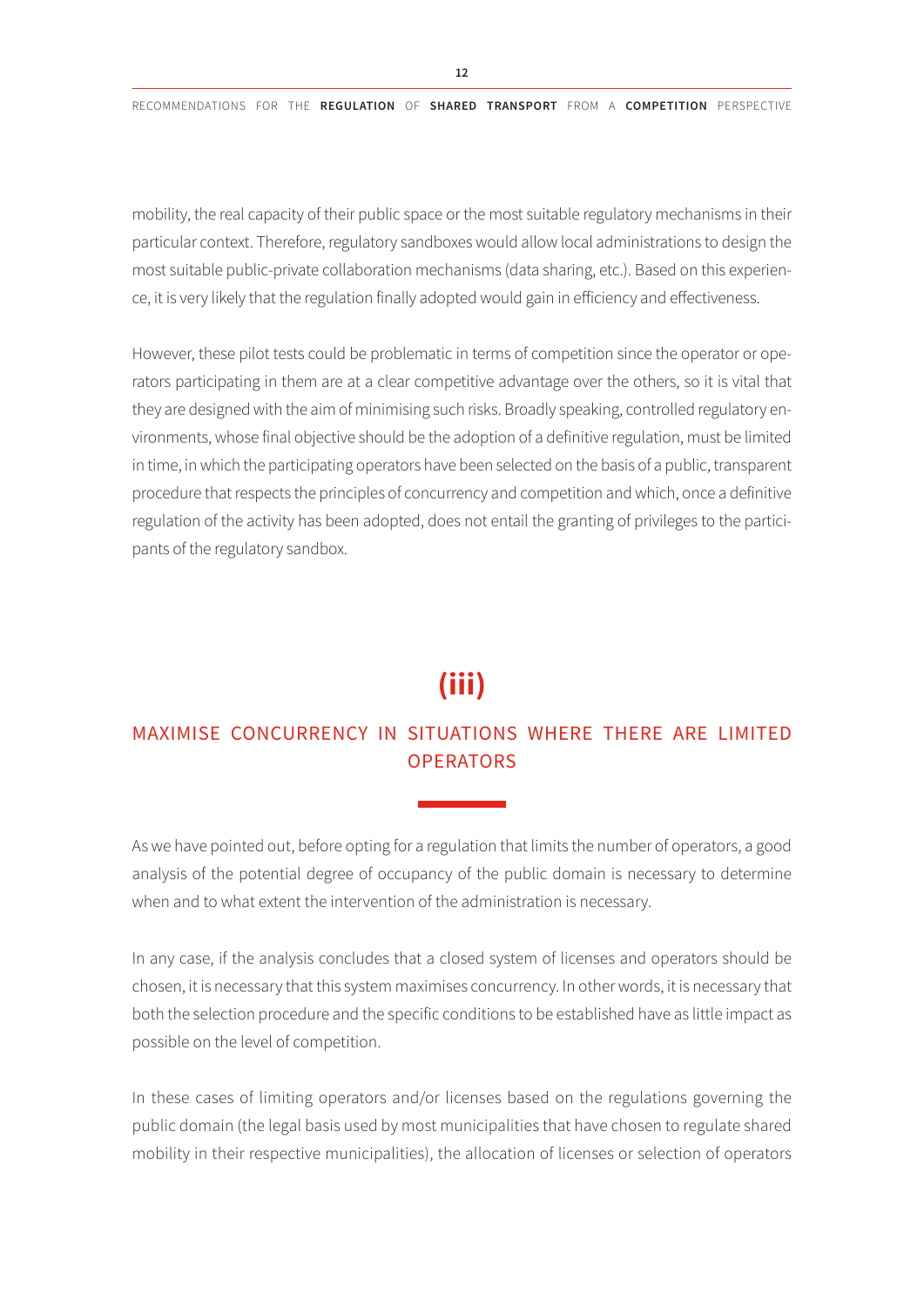is carried out through competition (or, in some cases, lottery)<sup>19</sup>. From a competition point of view, it is worth noting that the contest is preferable to the lottery because it allows to seize, at least, the benefits of the so-called competition for the market<sup>20</sup>. Therefore, criteria (objective and transparent) should be established to allow the selection of the most competitive bids.

19 *- Article 92 of Law 33/2003, of 3 November, on the Assets of Public Administrations; Article 77 of Royal Decree 1372/1986, of 13 June, approving the Regulations on the Assets of Local Entities.*

20 *- As in the case of public procurement, in the procedure for selecting operators, competition FOR the market would replace competition IN the market: the various operators interested in being selected would compete against each other (on the basis of different offers in terms of price, quality or other characteristics) in the administrative selection procedure.*

Likewise, from a competition perspective, it is essential:

- $\rightarrow$  To limit the period of validity of these licences as much as possible to ensure that such competition for the market takes place on a regular and recurring basis. In this respect, low entry costs should facilitate the establishment of relatively short lead times.
- → That licences are not transferable to avoid the creation of monopoly or regulatory rents.
- → That obligations are established for operators to facilitate the transition of users from exiting operators to new entrants. For example, by facilitating the portability of user data always after validation of the user and in compliance with data protection regulations (as mentioned in the first recommendation, the creation of a data space can help).

*A model to be assessed for the granting of licenses for the sharing activity is that of the assignment of the radio spectrum, although in the latter case we are dealing with concessions for the private use of the public space*21 *instead of a special common use such as sharing.*

21 *- See, for example, Order ETD/534/2021, of 26 May, which approves the specific administrative clauses and technical specifications for the granting by auction of concessions for the private use of the public radioelectric domain in the 700 MHz band and calls for the corresponding auction.*

*In any case, the concession for the use of the radio spectrum has similar aspects to the licenses for special common use of the public space used in shared mobility;*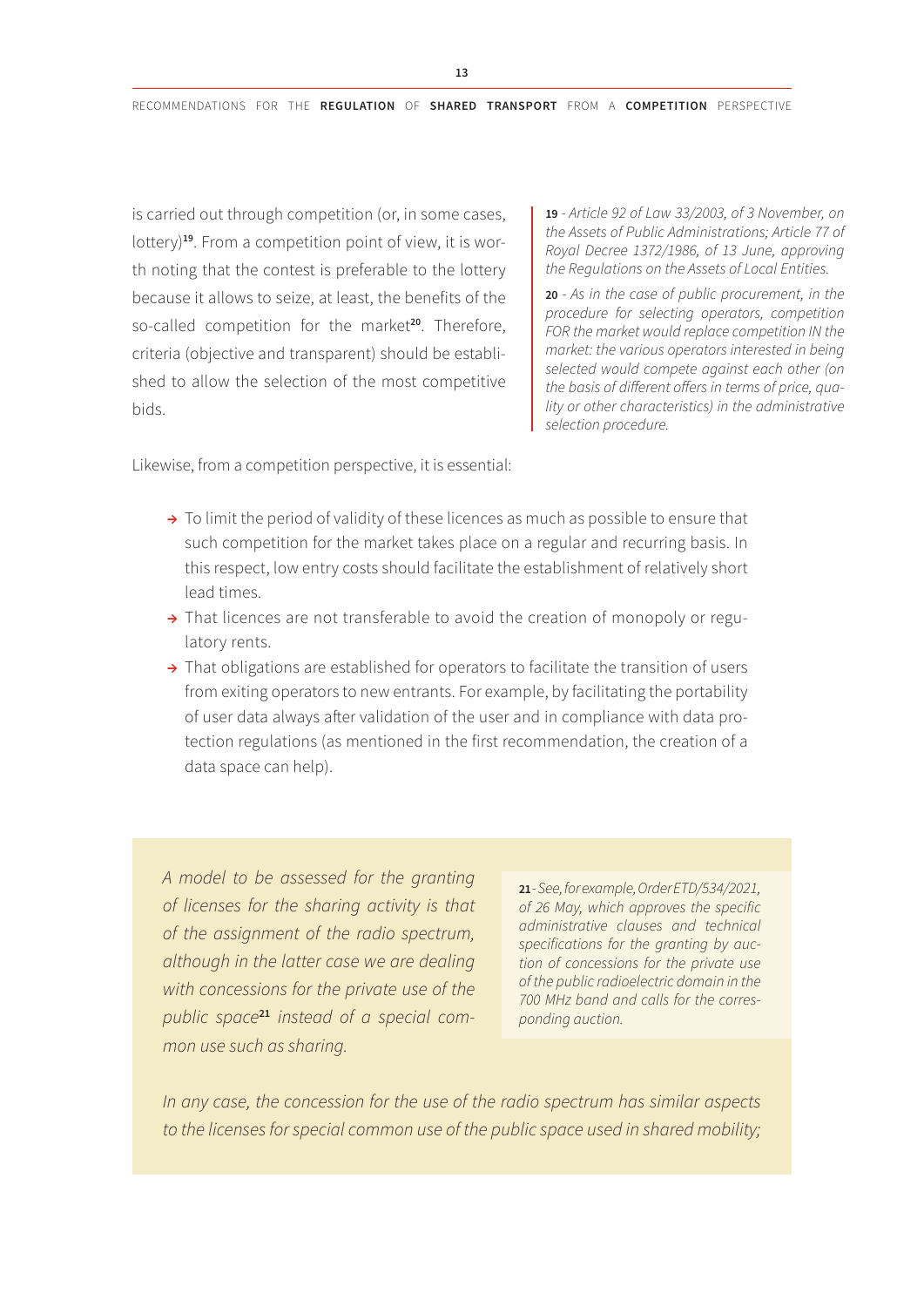*that is, the need for the administration to manage the use of a limited public resource by maximising the level of concurrency for the market (during the procedure for the allocation of titles) and competition in the market once the authorisations (concessions or licences, as the case may be) have been granted.*

*Traditionally, concessions for the exclusive use of the radio spectrum are made through upward auctions in several lots in which the use of the spectrum is awarded to the highest bidder and with limitations in relation to the lots or amount of spectrum assigned to each operator. It is also worth mentioning that such radio spectrum concessions are conditioned to an efficient and effective use of the spectrum.*

*Beyond legal considerations as to whether the current regulation would allow local authorities to carry out a similar allocation by auction, the fact of allocating shared mobility licences to the operator with the highest bid would mean, due to the characteristics of the market, that this extra cost would have a direct impact on the price of the service. However, an alternative could be to design a similar system with falling prices.*

In short, if the local administration chooses to limit the number of licences and operators in the market (an option that must be fully justified on the basis of a rigorous analysis of necessity and proportionality), it is necessary to design a system for awarding licences that maximises competition in each award procedure. In addition, in the event that, as a result of a new licensing or operator selection procedure, operators are replaced, measures should be considered to facilitate the transition of users from exiting operators to new operators.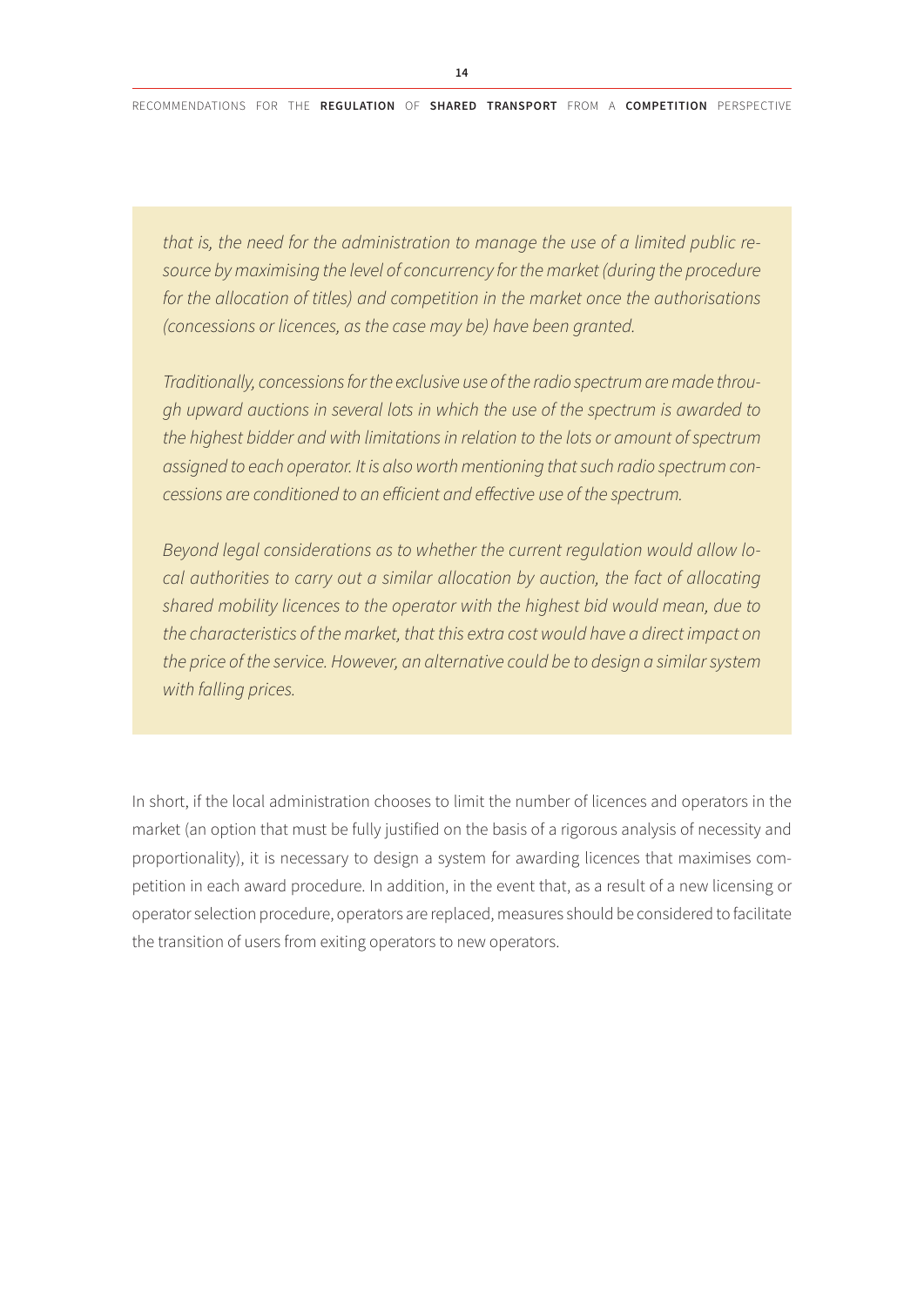### **(iv)**

#### RESPECT THE PRINCIPLE OF COMPETITIVE NEUTRALITY WHEN THE ADMINISTRATION DECIDES TO PARTICIPATE IN THE MARKET THROUGH AN ECONOMIC INITIATIVE

In some cases, some local authorities may choose to act as public operators in the shared mobility market. We can find ourselves in cases in which, where the private offer does not cover it (because it is insufficient or simply non-existent - which is surely a very exceptional case -), the respective city councils consider the option of providing this service or economic activity. Even more so when there is, as we pointed out at the beginning of this document, by virtue of the new law on climate change, a clear obligation for municipalities of a certain size and above to encourage the development of this type of mobility.

In this case, beyond compliance with the requirements established in the local regime legislation, the local public administration must be especially careful with the maintenance of competitive neutrality, since it is an activity or service that is provided in free competition with the private sector (we are not dealing with an essential reserved public service) and, therefore, situations may arise that have the potential to alter the conditions of competition in the market. We are talking, for example, about when a public company establishes a policy of continuous

losses, because it has public funding or offers goods and services below cost price, it does not compete on equal terms with private operators who, in extreme cases, may be driven out of the market. In short, the public company must act with the same investment and profitability criteria as market operators. These risks to competition are increased when the administration intervening in the market as a public economic operator also has the capacity to regulate that market as the holder of public powers of organisation and control, as in the case of shared mobility services<sup>22</sup>.

22 *- On the principle of competitive neutrality see: "Competitive Neutrality: Maintaining a Level Playing Field Between Public and Private Business", OECD, (2012), available here: [https://www.oecd.org/competition/competiti](https://www.oecd.org/competition/competitiveneutralitymaintainingalevelplayingfieldbetweenpublicandprivatebusiness.htm)[veneutralitymaintainingalevelplayingfieldbe](https://www.oecd.org/competition/competitiveneutralitymaintainingalevelplayingfieldbetweenpublicandprivatebusiness.htm)[tweenpublicandprivatebusiness.htm](https://www.oecd.org/competition/competitiveneutralitymaintainingalevelplayingfieldbetweenpublicandprivatebusiness.htm) OECD Guidelines on Corporate Governance of State-Owned Enterprises, (2015), available here: [https://www.oecd.org/daf/directrices-de-la-oc](https://www.oecd.org/daf/directrices-de-la-ocde-sobre-el-gobierno-corporativo-de-las-empresas-publicas-edicion-2015-9789264258167-es.htm)[de-sobre-el-gobierno-corporativo-de-las-em](https://www.oecd.org/daf/directrices-de-la-ocde-sobre-el-gobierno-corporativo-de-las-empresas-publicas-edicion-2015-9789264258167-es.htm)[presas-publicas-edicion-2015-9789264258167-es.](https://www.oecd.org/daf/directrices-de-la-ocde-sobre-el-gobierno-corporativo-de-las-empresas-publicas-edicion-2015-9789264258167-es.htm) [htm](https://www.oecd.org/daf/directrices-de-la-ocde-sobre-el-gobierno-corporativo-de-las-empresas-publicas-edicion-2015-9789264258167-es.htm) and "Recommendation of the Council on Competitive Neutrality", OECD, (2021), available here: [https://legalinstruments.oecd.org/en/instru](https://legalinstruments.oecd.org/en/instruments/OECD-LEGAL-0462)[ments/OECD-LEGAL-0462](https://legalinstruments.oecd.org/en/instruments/OECD-LEGAL-0462)*

Therefore, in addition to analysing the competitive impact of their intervention in the market (analysis to be carried out in all cases in which local authorities decide to provide new public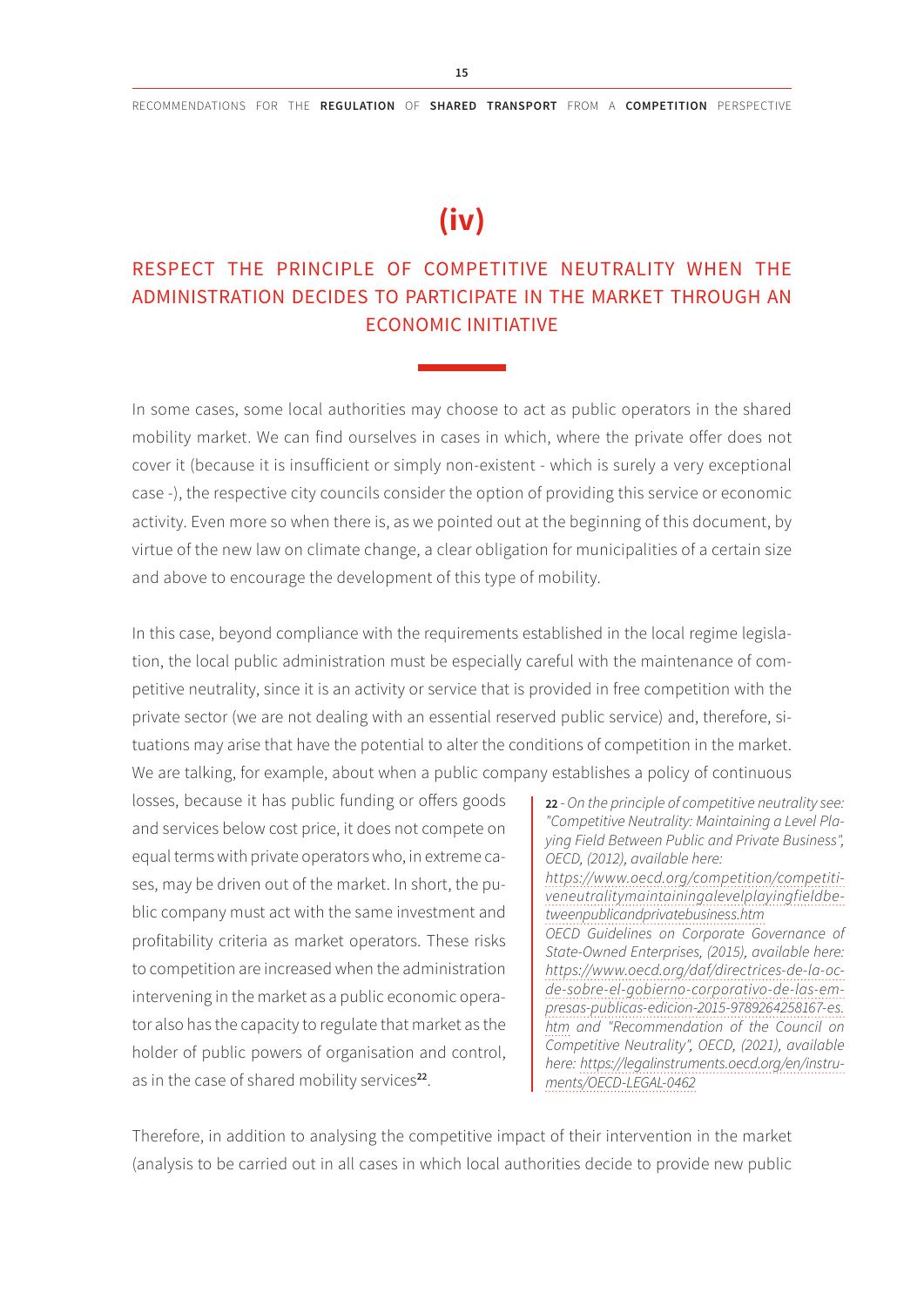services or exercise the right of public initiative in economic activity), local authorities must<sup>23</sup>, in their role as regulators of the activity, ensure that the legal framework they establish guarantees a level playing field

23 *- On the market impact of the economic initiative of local authorities, see Colomé Nin, A. and Grau Arnau, S. (2018). La (re)municipalización y demás decisiones de las administraciones locales sobre servicios. Anuario de la Competencia 2017, 49-83.*

and fair competition in the market in which the public operator carries out its activity. In other words, the position of public operators should not be privileged in such a way that they obtain competitive advantages that are not available to other operators and use them to attract or maintain customers.

*This problem was briefly highlighted by the ACCO in relation to the service of Bicing in the city of Barcelona*<sup>24</sup>*:*

24 *- [Regulatory Report No. 37/2018](http://acco.gencat.cat/ca/detall/article/20190401_IR-37-2018-Sharing-Ajuntament-Barcelona) on the municipal regulation of the services of bike sharing and motorbike sharing of the Barcelona City Council, issued by the Catalan Competition Authority (ACCO) dated March 27, 2019 (p. 11 and 12).*

*"Finally, to conclude these general considerations, it is necessary to highlight the risks that, in the ACCO's opinion, derive from this regulatory action for the maintenance of competitive neutrality. With the approval of the new regulation, the City Council becomes the regulator of a sector in which it is, at the same time, an economic operator, through the Bicing service, a situation in which it is necessary to be especially careful: the new bicycle sharing service operators, regulated by the regulation approved by the City Council, are in direct competition with the Bicing service offered by the City Council. (...)*

*Without going into detail in the analysis of the functioning of the Bicing service offered by the Barcelona City Council, as it is not the object of this document, doubts arise about the compatibility with the aforementioned principle of competitive neutrality regarding the municipal financing of the Bicing service (which can make a service sustainable that perhaps is not) or the impact of it on some aspects of the municipal regulation of sharing activities. To give some examples, to determine the number of licenses for bike sharing, the number of existing Bicing vehicles is taken into account; on the other hand, this activity involves an occupancy of public space, which is forbidden to the private initiative of sharing services and that, at the same time, conditions the number of available licenses".*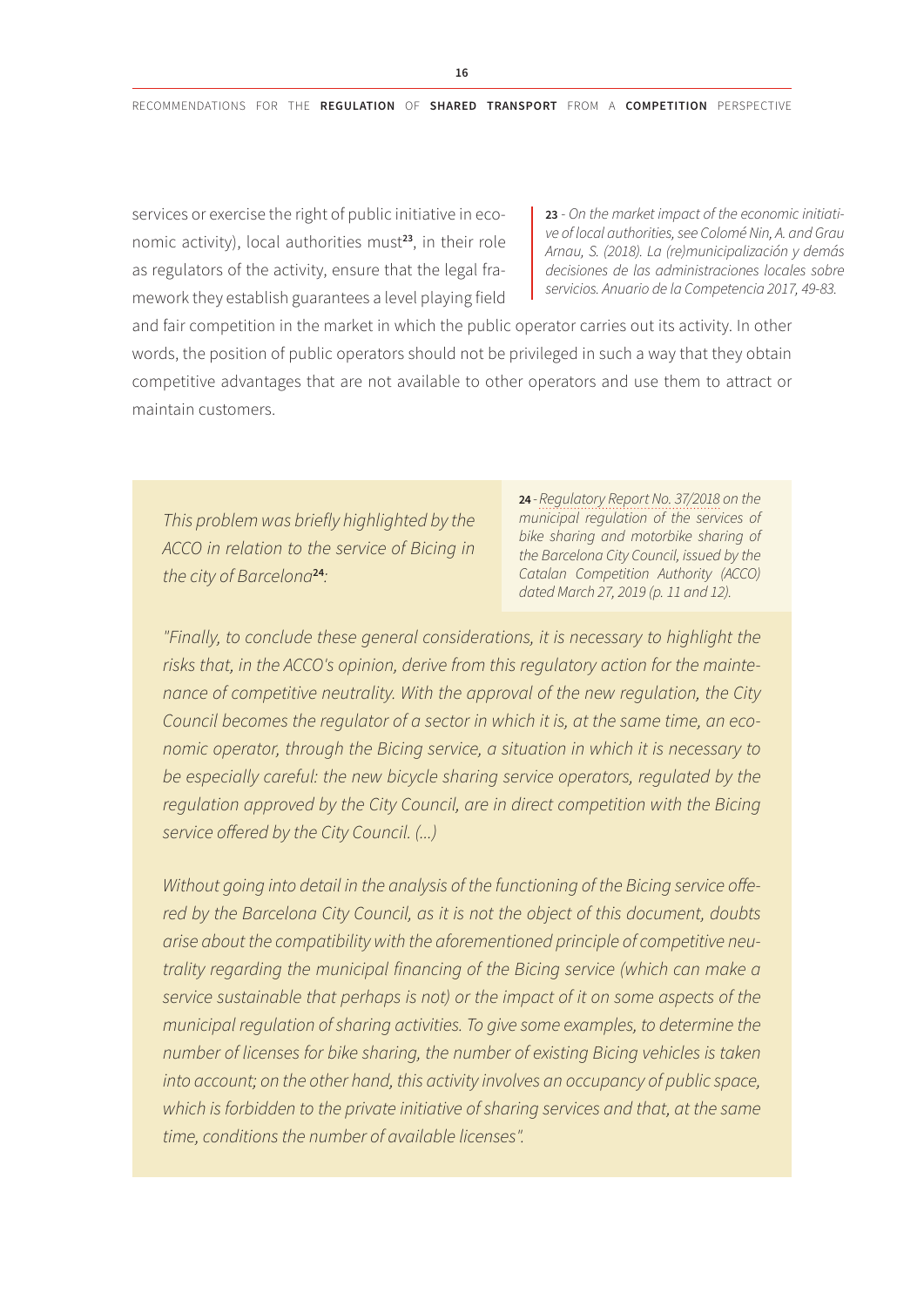### **(v)**

#### LIMIT THE REQUIREMENTS FOR THE EXERCISE OF THE ACTIVITY TO THOSE RELATED TO SAFETY AND THE USE OF PUBLIC SPACE

Likewise, a brief mention should be made of one of the aspects that also concerns the local administration when it comes to regulating these services, that is, the safety problems that this type of activity can cause, both for users who may not be used to using this type of vehicle and for the citizens with whom they coexist in the public space.

In any case, from the point of view of competition, it is not considered justified to establish additional requirements or conditions for this type of activities to those already established, in general, in traffic regulations (municipal by-laws, for example, on pedestrian and vehicle traffic) for the same type of vehicles, but private.

Thus, for example, parking rules should be the same for the same type of vehicle, regardless of whether it is for shared use and subject to economic or private exploitation. Likewise, for vehicles with similar characteristics, in terms of traffic rules, such as bicycles and electric scooters, differential treatment does not seem justified. It would therefore be necessary to standardise both the rules and, if they exist, the parking areas for equivalent vehicles.

Linked to this safety perspective is the requirement, provided for in some regulations, to have civil liability insurance. On occasions, both the legislation and the municipal by-laws on traffic or use of public space (depending on the type of vehicle in question) already provide for the obligation to have insurance of this type for any vehicle in transit, so the need for additional insurance should be reconsidered when the risk to be covered is the same as for private vehicles of the same type. In any case, care should be taken to ensure that the amounts established, in the event that specific and/or additional liability insurance is considered duly justified, are not disproportionate.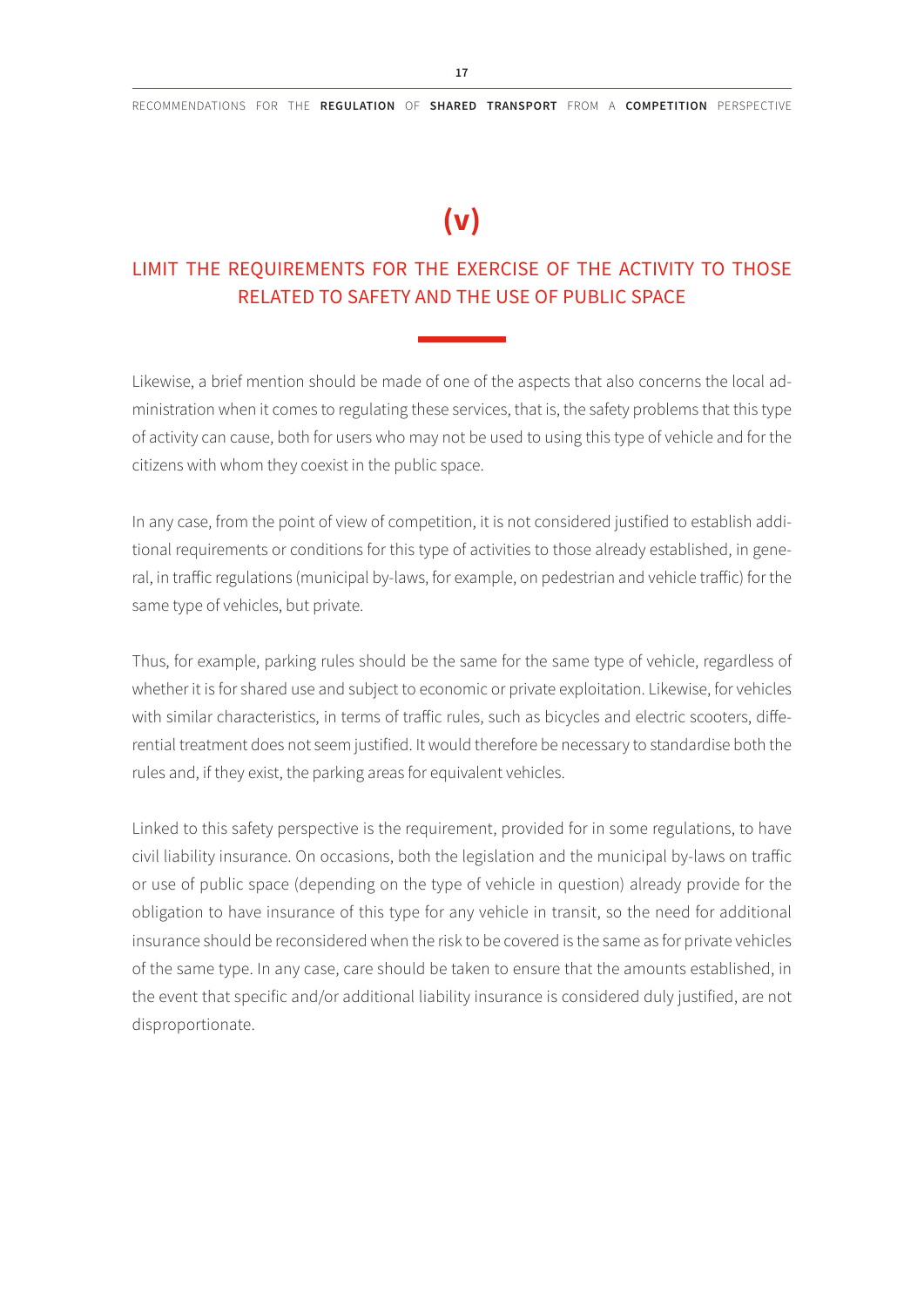## **(vi)**

### REGULATE FROM AN INTERMODAL TRANSPORT PERSPECTIVE THAT TAKES INTO ACCOUNT ALL MODES OF SHARED TRANSPORT, INTEGRATION WITH PUBLIC TRANSPORT AND INTER-ADMINISTRATIVE COOPERATION

Lastly, the different modes of shared mobility vehicles should be seen as complementary to each other, since they can be used by the majority of users indistinctly and can be offered by the same operators. Therefore, from a competition point of view, there are no reasonable grounds to justify allowing the development of some of these modes in some cases, as is the case of bike sharing and moped sharing, and preventing the development of other activities with practically identical characteristics, as is the case of shared electric scooters, which are subject to practically the same use and traffic regulations as bicycles. For this reason, it is advisable to regulate transport in cities from an intermodal perspective that considers shared mobility vehicles in their entirety and, as far as possible, their integration with the public transport network. In this sense, experiences such as the one initiated in 2016 between Ferrocarrils de la Generalitat de

Catalunya and eCooltra<sup>25</sup> or the one announced more recently by Trenitalia with Helbiz, Bird and Cooltra<sup>26</sup> to integrate pricing or offer last-mile discounts could serve as an example. Obviously, from a competition

25 *- [https://www.consumocolaborativo.com/2016/](https://www.consumocolaborativo.com/2016/09/06/fgc-y-cooltra-promueven-la-moto-electrica-compartida-en-barcelona/) [09/06/fgc-y-cooltra-promueven-la-moto-electri](https://www.consumocolaborativo.com/2016/09/06/fgc-y-cooltra-promueven-la-moto-electrica-compartida-en-barcelona/)[ca-compartida-en-barcelona/](https://www.consumocolaborativo.com/2016/09/06/fgc-y-cooltra-promueven-la-moto-electrica-compartida-en-barcelona/)*

26 *- [https://www.trenitalia.com/it/offerte\\_e\\_servizi/](https://www.trenitalia.com/it/offerte_e_servizi/completa-il-tuo-viaggio-con-i-nostri-partner-.html) [completa-il-tuo-viaggio-con-i-nostri-partner-.html](https://www.trenitalia.com/it/offerte_e_servizi/completa-il-tuo-viaggio-con-i-nostri-partner-.html)*

perspective, these initiatives should not be exclusive to some operators, discriminating against others who would like to establish similar collaborations.

On the other hand, the need to integrate shared mobility services in the same urban continuum should be explored. We are talking about large urban areas, under the responsibility of different local administrations. In these environments it makes sense for the provision of shared mobility services to be as homogeneous as possible so that users can move around the continuous urban area indistinctly. At the same time, clustering different contiguous urban areas should allow ope-

rators to exploit economies of scale and efficiencies inherent in network effects. But this will only be possible if there is real inter-administrative cooperation<sup>27</sup>.

27 *- Along these lines, the Barcelona Metropolitan Area has signed collaboration and delegation agreements with different City Councils in the field of promoting shared mobility, with the aim of establishing a metropolitan-level regulation of this type of activity.*

OCTOBER 2021